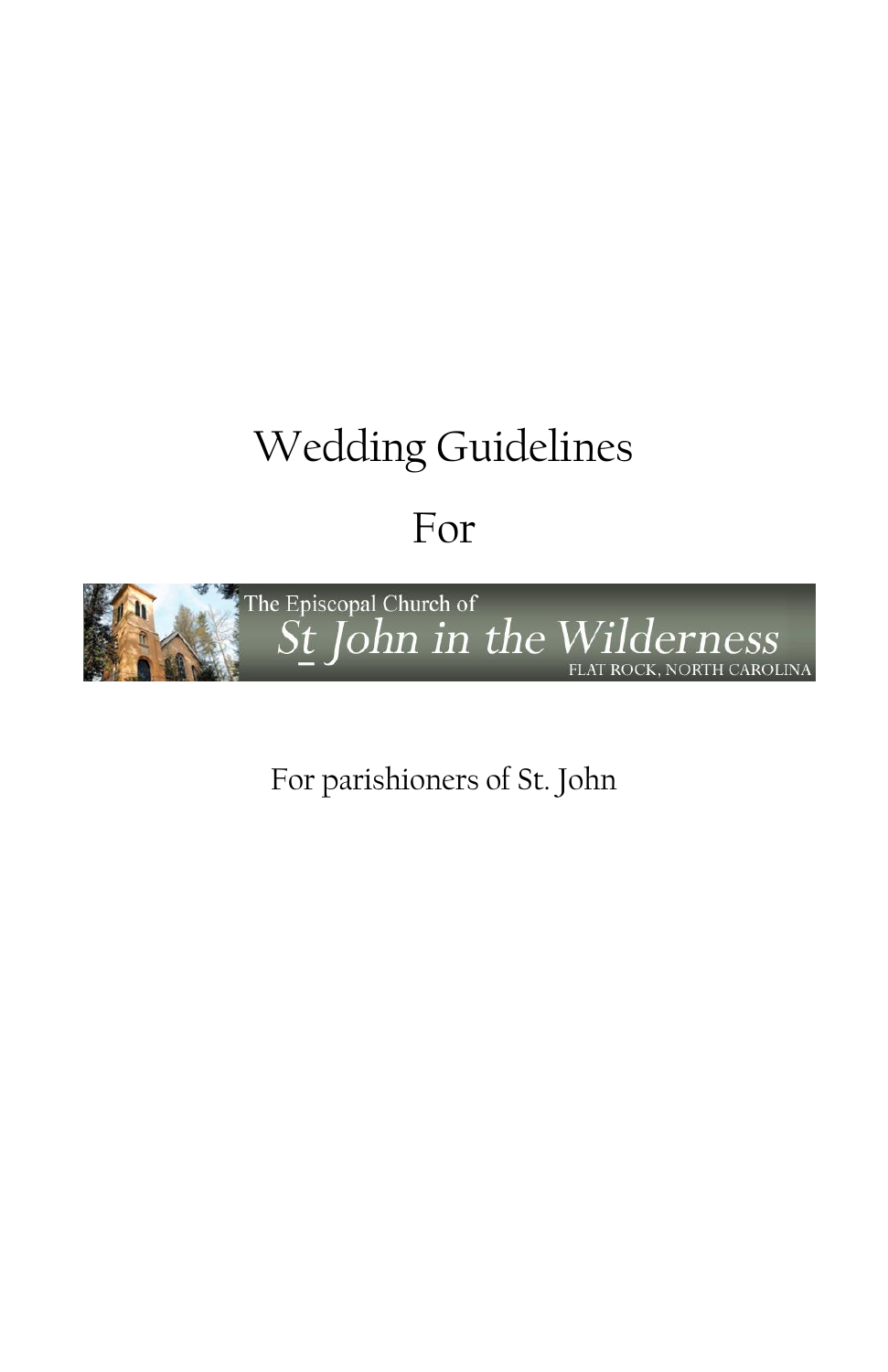# **Wedding Guidelines**

# **for**

# **The Episcopal Church of St. John in the Wilderness**

The Episcopal Church holds that marriage is first and foremost an act of prayerful vows and commitment; secondarily a ceremony of beauty and pageantry. Your desire to be married in the Church of St. John in the Wilderness should be guided by prayer and reflection on marriage as a sacrament.

God established the bond and covenant of marriage in creation, and our Lord adorned this manner of life by His presence and first miracle at a wedding in Cana of Galilee. It signifies to us the holy mystery of the union between Christ and His church.

"The union of husband and wife in heart, body and mind is intended by God for their mutual joy; for the help and comfort given one another in prosperity and adversity, and it may be for the procreation of children and their nurture in the knowledge and love of God. Therefore, marriage is not to be entered into unadvisedly or lightly, but reverently, deliberately and in accordance with the purposes for which it was instituted by God." (Book of Common Prayer, p.423)

In the Episcopal Church it is required that at least one of the parties by baptized Christian, that the ceremony be attested by at least two witnesses and that the marriage conforms to the laws of the State of North Carolina and the canons of this church.

After obtaining permission from the rector to be married at St. John, pre-marital counseling is required. If you are unable to schedule this with the presiding clergy of St. John, you will need to schedule it with your rector/pastor. When completed, a letter from the person who provided the counseling is to be sent to the rector of St. John, briefly describing the content of the sessions.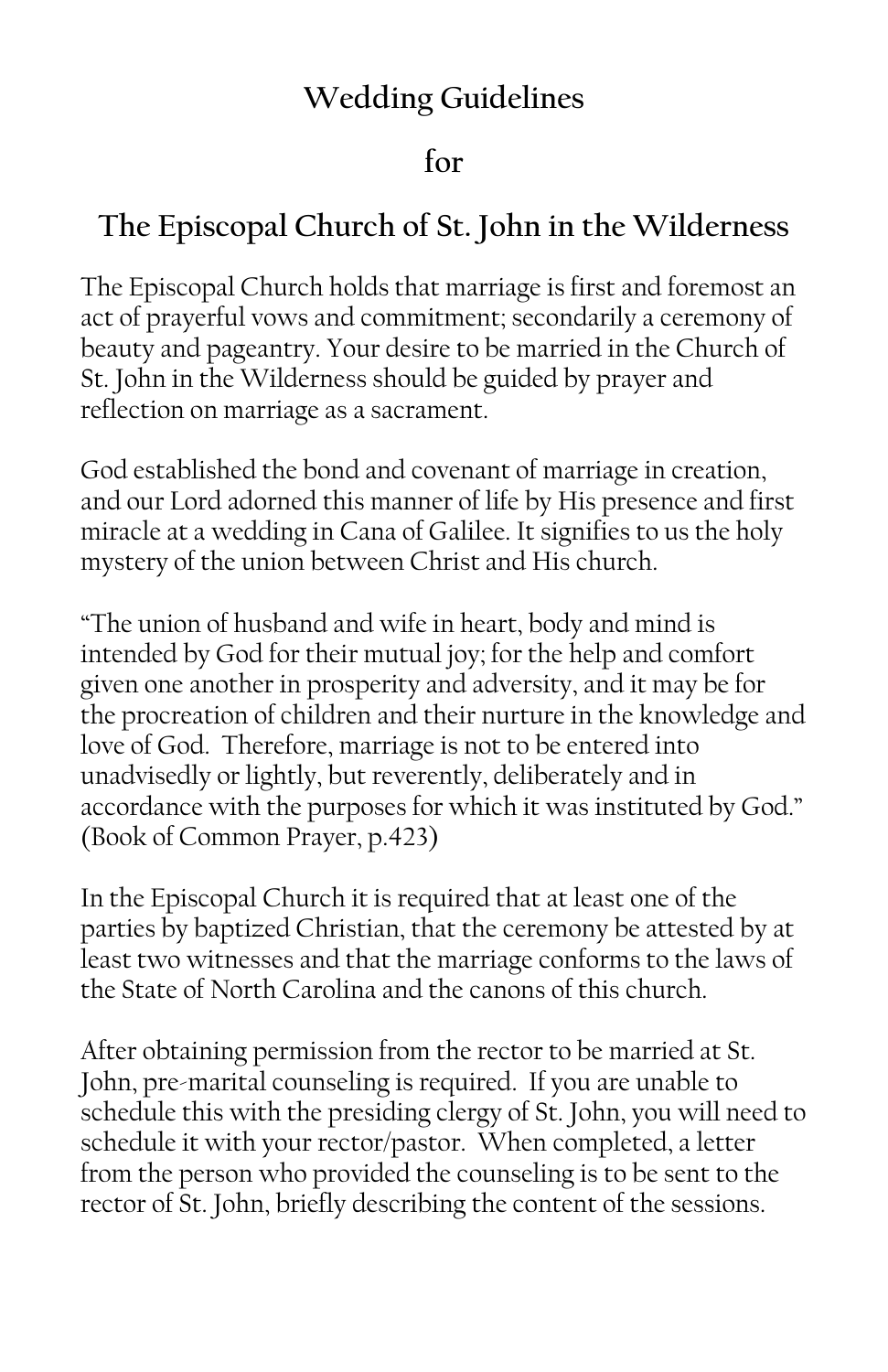#### **SCHEDULING YOUR WEDDING**

Weddings must be scheduled at least three months in advance. Contact with the staff clergy should be made at the earliest possible time to discuss your preferred date. If it is available and all the guidelines are met, the date will be entered on the church calendar. The church can only accommodate two weddings per month. The bride and groom will sign a wedding agreement and fee schedule. All fees are to be paid ONE MONTH prior to the wedding date.

Weddings are not performed on Sundays, New Year's Day, during Lent, Ash Wednesday, Good Friday, Memorial Day, Independence Day, Labor Day, Thanksgiving Day, Christmas Eve or Christmas Day.

#### **WEDDING COMMITTEE**

After you have met with the rector and filled out the paperwork the church secretary will notify the Wedding Committee. A Wedding Committee member contacts you to set up a meeting where together you go over the details of your wedding and personal needs and requests. The Wedding Committee provides information and guidance in the church setting and notifies other people who are involved in preparing things, like the altar cloths, for your wedding day. During the rehearsal and ceremony, Wedding Committee members assist the wedding party and your guests and help the wedding run smoothly. The presiding clergy is the director of all the services of Holy Matrimony, assisted by the members of the Wedding Committee. In keeping with the sacredness of the church, professional wedding consultants are not permitted to direct the rehearsal or wedding at St. John.

# **DETAILS OF THE SERVICE**

Please read through the wedding service in the Book of Common Prayer. As you read the suggested selections of Holy Scripture,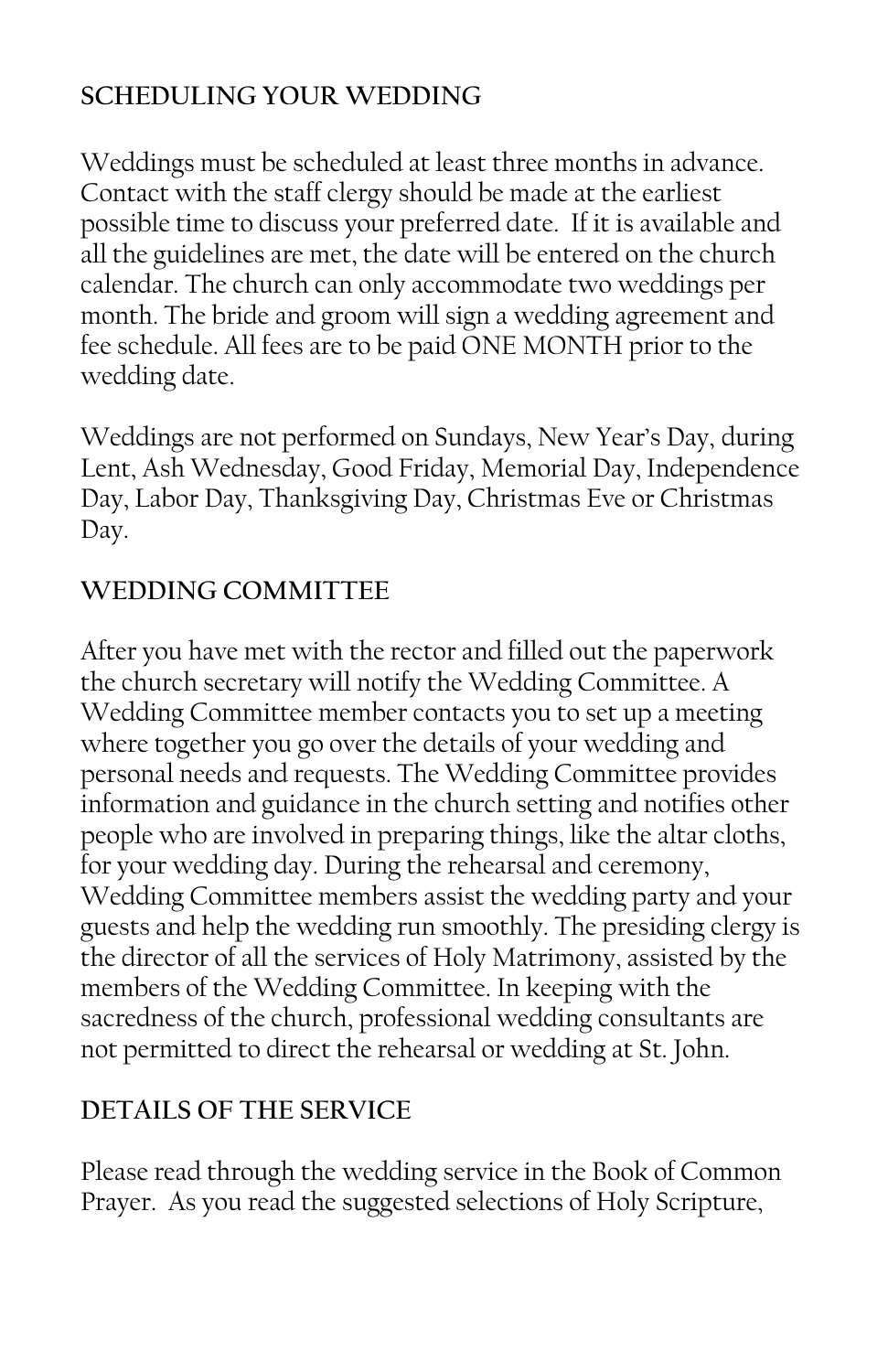consider how these passages, aided by God's grace, address the covenant of marriage and, in particular, your own marriage.

The service stats on time, so please tell your guests to be in their seats at the church at least 15 minutes before the service begins. Otherwise, guests will not see the bride go down the aisle, as no one is seated at that time. The service generally lasts 30-45 minutes, if there is no communion. Your first married act together may be to share Holy Communion with your guests. At St. John, the Eucharist is open to all who are baptized, and is not just for the married couple. However, it is not necessary for your wedding ceremony to include communion. This is a decision for you to make.

Of those set out at page 426 of the Book of Common Prayer, select the passages that speak to you the most. You may also choose one or two people to read the passages during the wedding service. If you are planning to share the Holy Communion as your first act together, please choose a passage from one of the Gospel texts. That will be read by the priest. You may also choose two (additional) people to witness your wedding (usually the best man and maid/matron of honor) to sign their names when the marriage is entered into our Book of Records. This is done after the ceremony.

#### **MUSIC**

When the wedding date is set with the clergy, the first thing to do is contact the church organist, Dewitt Tipton, as soon as possible. Ask the secretary for his phone number. . You may choose to have your own organist, but **all music** must be discussed with Dewitt. If you are having special instruments or additional performers, we will accommodate you as best we can. **Please remember that St. John in the Wilderness is a small church and does not have room for many people near the altar.**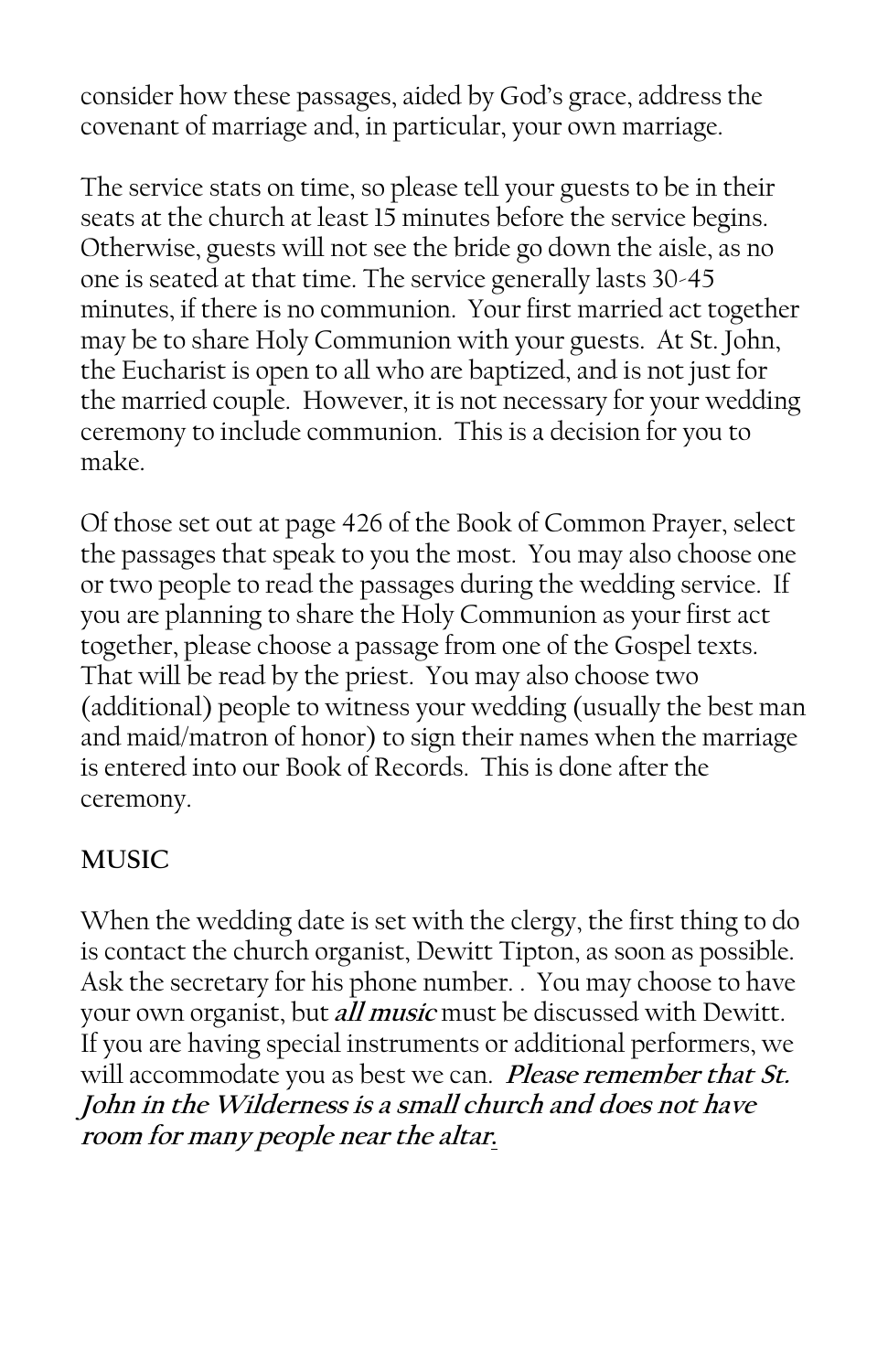#### **PHOTOGRAPHY**

Photographs may be taken by one official photographer during the service as long as there is **NO FLASH** used. Please remind guests not to use flash cameras inside the church, also. We highly recommend that photos of the bride and her party be taken in the hours prior to the service, and that photographs at the altar be taken afterwards. In order to prevent the guests from being kept waiting, these should be well planned in advance, and participants notified that they are to be present (including clergy and acolytes, if desired), and taken as expeditiously as possible.

Videotaping may be done only if it is inconspicuous.

#### **PROGRAMS**

Although not necessary, some wedding couples have programs printed up for the guests outlining the ceremony. You may choose to have St. John do the printing for free, or you may find a commercial printer for your program. The presiding clergy has to approve the format for programs. If you choose to have your programs printed by someone else, you will need to give a rough draft and description of your program to the presiding clergy **ONE MONTH** before the wedding for approval. If St. John is printing the programs, **give the information to the church secretary three weeks prior to the wedding**.

#### **REHEARSAL**

Generally, the evening before the ceremony we will rehearse the entire ceremony. Please remember to bring the marriage license to the rehearsal! It is also important that all attendants who will be in the wedding come to the rehearsal. This is especially important if there are young children involved; they need to be made as comfortable as possible prior to the ceremony. The rehearsal usually lasts at least one hour. Please be sure that those participating in the ceremony understand their parts. Please have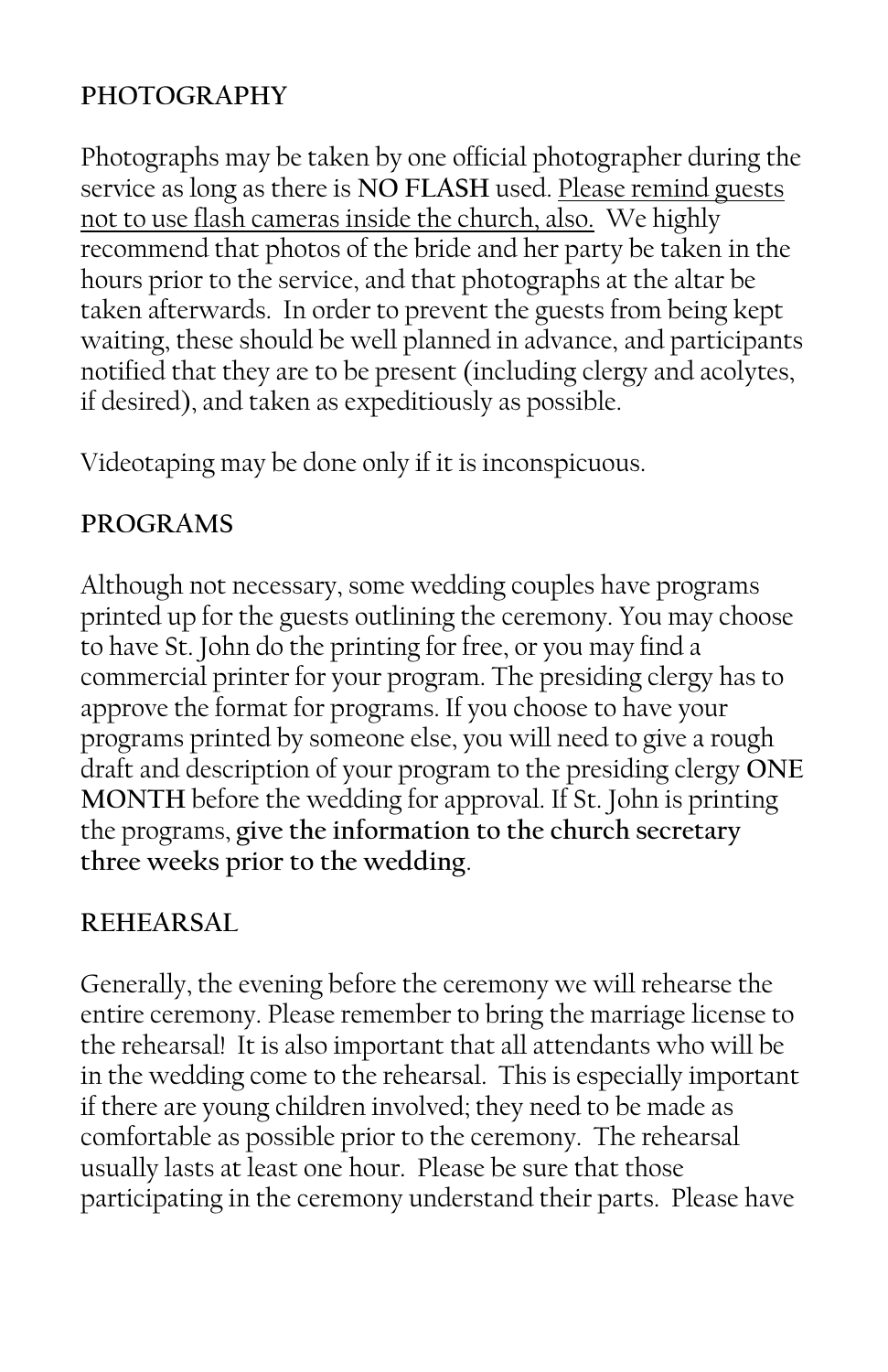all participants present for the rehearsal at least 15 minutes prior to the designated time.

# **FOLLOWING THE SERVICE**

The priest, bride, groom, and witnesses will sign the register and the license. Photographs may be taken inside or outside of the church.

# **ABOUT THE CHURCH**

St. John can comfortably accommodate 175 guests at the maximum. Please keep this in mind as you develop your guest list. There simply is not room for people to stand, and there is not a balcony to accommodate an overflow crowd. The space at the altar is also limited. **Please, no more than 10 in your wedding party, including the bride, groom, and any ring bearers or flower girls.**  Should the bride's dress have a train, one of the attendants will need to be responsible for helping the bride manipulate it as she moves and turns.

# **FLOWERS**

There are some local florists who know the interior of St. John well. They are Blossom Basket, The Flower Market, and The English Garden. There are, of course, other florists in the area. Flowers may not be taller than the cross and will be put behind the altar against a white wall, so white flowers do not show up as well as some other colors. The flowers are to be left for the Sunday service. If you choose to have flowers in the Carriage Entrance or on the doorway, you do not have to leave these for the church.

#### **CANDLES AND GREENERY**

There are two 7-tier candelabra that will be used behind the altar. In addition, there are 11 aisle candelabra which you may use. These are wrought iron and fit on the aisle side of the pews. We will supply the (white only) oil-filled candles. If you have a large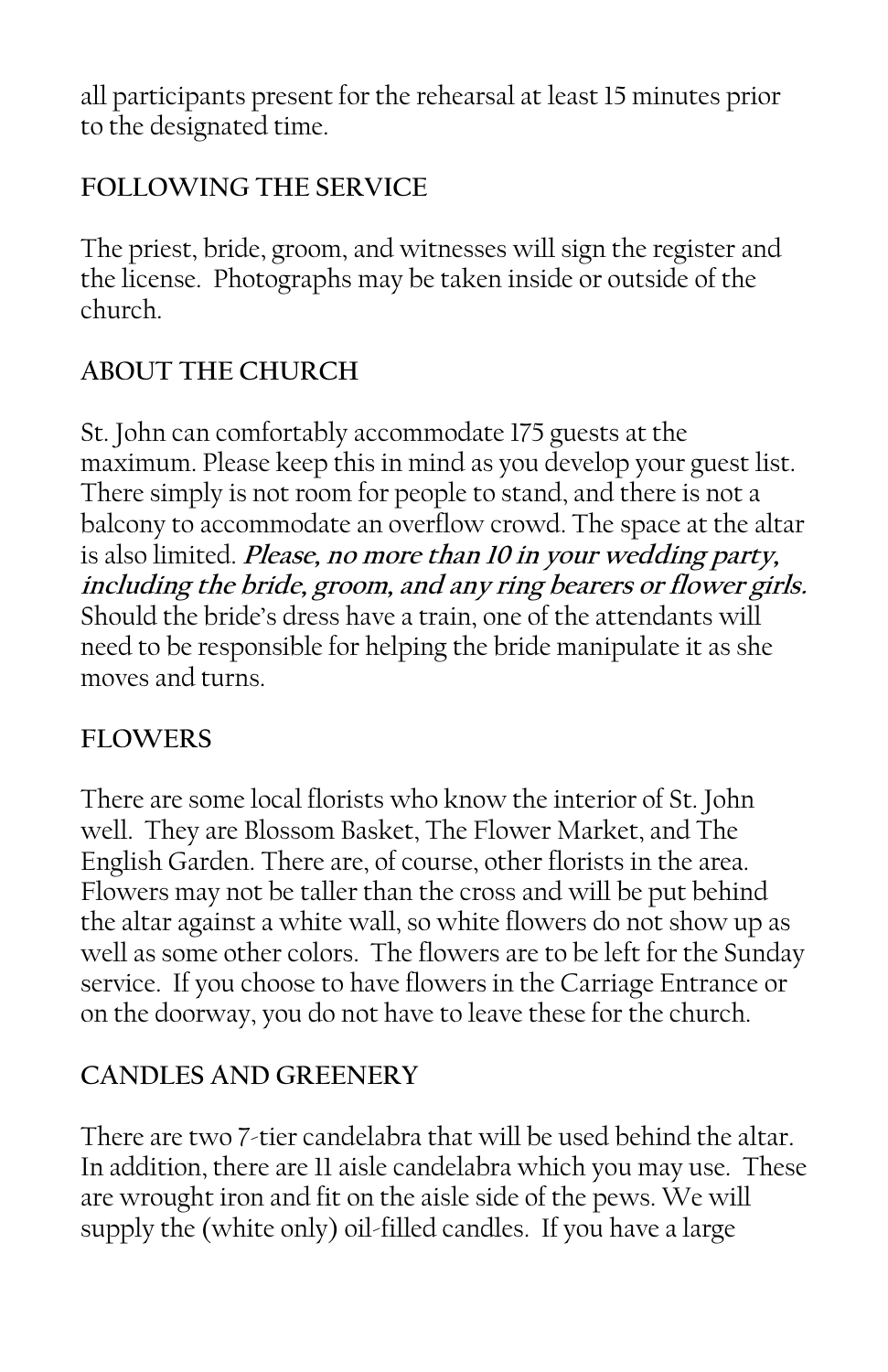wedding with many guests in the middle of August you may not wish to use these, as they do add a bit of heat, even though the church has air conditioning. There are also 12 windows which may be filled with leathery greenery, such as magnolia. If you choose to decorate the windows, your florist will need to supply those candles and holders. Make sure that one person in your group is responsible for removing them from the windows. We do not light a unity candle at St. John in the Wilderness.

#### **GETTING DRESSED**

The bride and her attendants may wish to dress in the Parish House or in the smaller Tower Room in the church, itself. There is no charge to dress at either location. Please do not take any church property as souvenirs. We would appreciate your being dressed more than one hour before the service, to have time for prewedding pictures. The groom and his groomsmen should also arrive early to gather at the church to have their boutonnières pinned on and for pre-wedding pictures.

# **SMOKING, FOOD, AND REFRESHMENTS**

There is no smoking, eating, gum chewing, or drinking in the church proper. St. John is a tobacco-free campus. The bride may provide snacks, soda, or water to the bridesmaids while getting ready at the Parish House. Please designate someone in your group to gather all personal items, pick up waste products, and clear them out before the wedding begins.

# **PARKING**

There are six handicapped parking spaces near the Carriage entrance of the church. These are to be used by people with the proper tags, and not as convenient spaces for the bridal party. There is plenty of parking (75-90 spaces) in the lower church lot and at the Parish House. Parking gates are usually locked an hour or so after the wedding. If your guests are carpooling to the reception, leave cars in the Parish House parking lot.